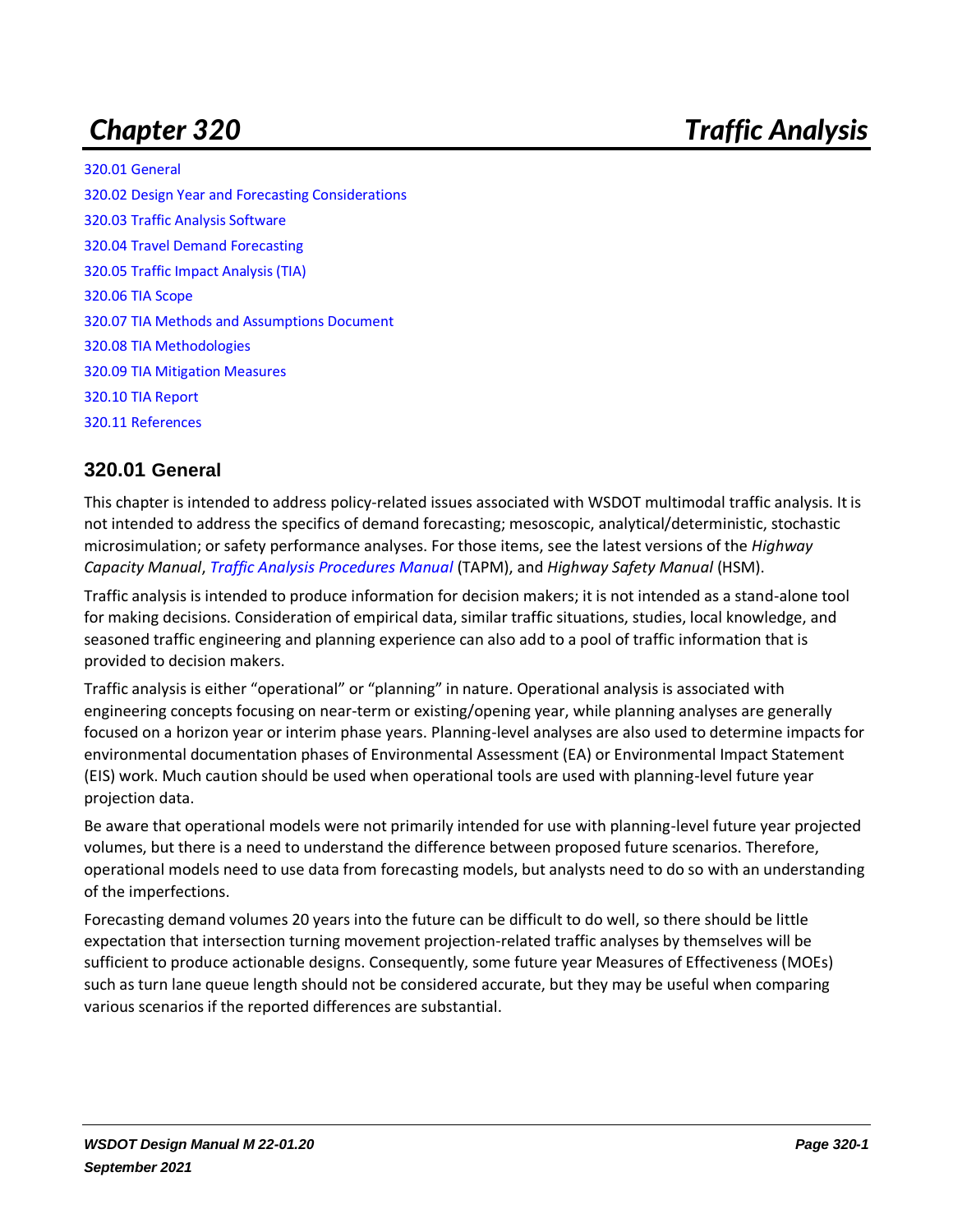With the aforementioned limitations, project-specific traffic volumes, forecasts, and system capacities are used to establish the extent of improvements needed for facilities to operate acceptably from year of opening or through interim phases and, eventually, through to the horizon year; for example:

- Number of general purpose/HOV/HOT lanes
- Length and number of ramp or auxiliary lanes
- Intersection or interchange spacing
- Channelization
- Signal timing
- Right of way needs
- Roundabout design parameters
- Width of sidewalks
- Extent of bike lanes
- Ferry holding lanes

Traffic analysis should examine multimodal access, mobility, and safety objectives; project benefits and costs; development impacts; and mitigation needs.

Not all projects will require the same level of effort. The specific depth and complexity of a traffic analysis will depend on a variety of factors, including:

Project proponents (federal, tribal, state, local, and private sector)

- Legal requirements (laws, regulations, procedures, and contractual obligations)
- Lead agency
- Purpose or scope of the traffic analysis
- Data availability
- Time of day (am/pm peak hour or other)
- Funding
- ROW availability

For projects that fall under FHWA approval, coordinate with the Headquarters (HQ) Traffic Office for concurrence on traffic analysis details. Other projects can be coordinated through region Traffic offices. (See Chapter 300 for FHWA oversight and approval policy.)

#### <span id="page-1-0"></span>**320.02 Design Year and Forecasting Considerations**

Project evaluation requirements can be (1) focused on near-term functionality, (2) contain interim phases, and/or (3) require a long-term focus. The project proponent can be the state (WSDOT or other state agencies) or developers (other public agencies or private concerns).

For Access Revision Reports (AARs), the design year and multimodal travel demand forecasting methodologies are to be documented by the project stakeholders in the Methods and Assumptions (M&A) Documents.

Guidance on the horizon year and interim design year(s) for projects is given in Chapter 1103, Design Controls. When selecting horizon year and interim design year phases, stakeholders need to consider the regional significance of a proposed project, how it functions within the existing system, and the expected lifespan. The traffic analysis for developer-related projects will typically focus on existing conditions and the build-out year of the proposed project.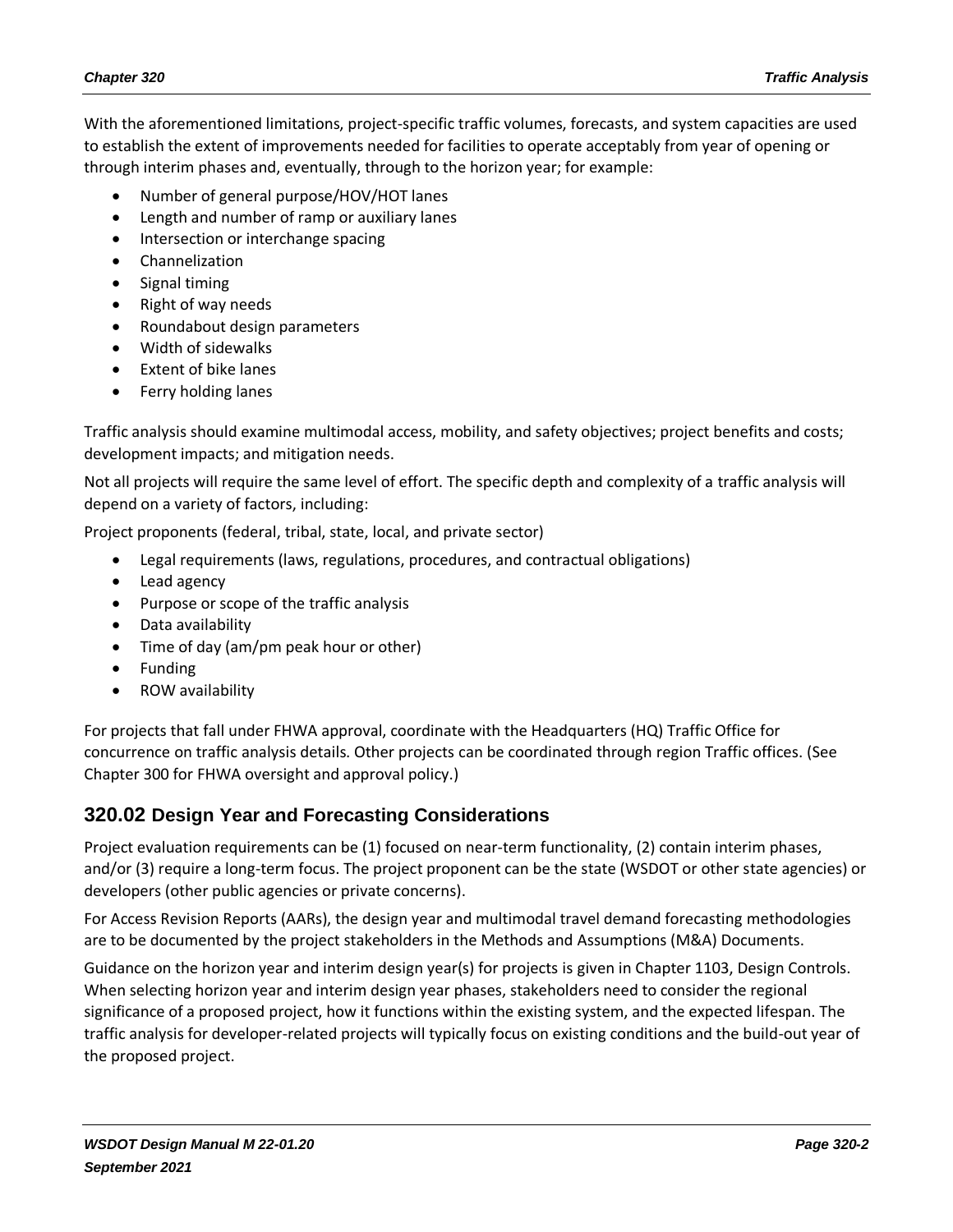Some larger developer projects will need to be evaluated in multiple phases, as they have the potential to significantly impact the transportation system and will thus require a longer-term focus. Mitigation measures may also be phased with these projects.

Project teams are encouraged to consider the strategic importance, economic potential, network constraints, and investment scale when determining the analysis methodologies for project phasing, design year, and forecasts. With acceptance/concurrence by the Traffic Office of purview,<sup>2</sup> the following are possible approaches to be used individually or in concert to develop future year demand volumes:

- Travel demand models
- Trend line projections
- Cumulative impacts
- Limitations of the surrounding network

#### <span id="page-2-0"></span>**320.03 Traffic Analysis Software**

With acceptance by the Traffic Office of purview, use the least complex and data-intensive software deemed reasonable for any given project. Agreement for software and versions must be documented in the study's M&A. Use the latest version sanctioned by WSDOT HQ Traffic.

- For near-term analysis of locations that do not require an understanding of interactions between various transportation systems, Sidra, Rodel, Synchro, and HCS are the primary analytical tools.
- For systemwide multimodal complex forecasting, EMME3, TransCad, and Visum are the primary tools.
- For choosing between scenarios involving multimodal traffic and/or where various transportation system elements interact, CORSIM, Vissim, or Dynameq are the primary tools.

The software mentioned above may have version limitations due to WSDOT purchased rights and contract limitations. For details about these and other traffic analysis software used by WSDOT, see the *[Traffic Analysis](https://wsdot.wa.gov/engineering-standards/design-topics/traffic-analysis)  [Procedures Manual](https://wsdot.wa.gov/engineering-standards/design-topics/traffic-analysis)* or contact the region or HQ Traffic Office.

# <span id="page-2-1"></span>**320.04 Travel Demand Forecasting**

Designers, planners, and analysts need to be aware of the practical limitations of the selected method of multimodal traffic demand forecasting and should consider the impact of demand uncertainty when conducting analyses and drawing conclusions from those analyses. Special attention should be given to any post-processing efforts. For guidance in the selection of analysis methodology, refer to the *[Traffic Analysis Procedures Manual](https://wsdot.wa.gov/engineering-standards/design-topics/traffic-analysis)*. Following are brief descriptions of the four main methods for demand forecasting.

<sup>&</sup>lt;sup>2</sup> See Chapter 300 and the Federal-Aid Highway Program Stewardship and Oversight Agreement: Generally, region for non-Highways of Statewide Significance (HSS) or non-National Highway System (NHS), and Headquarters for HSS and NHS.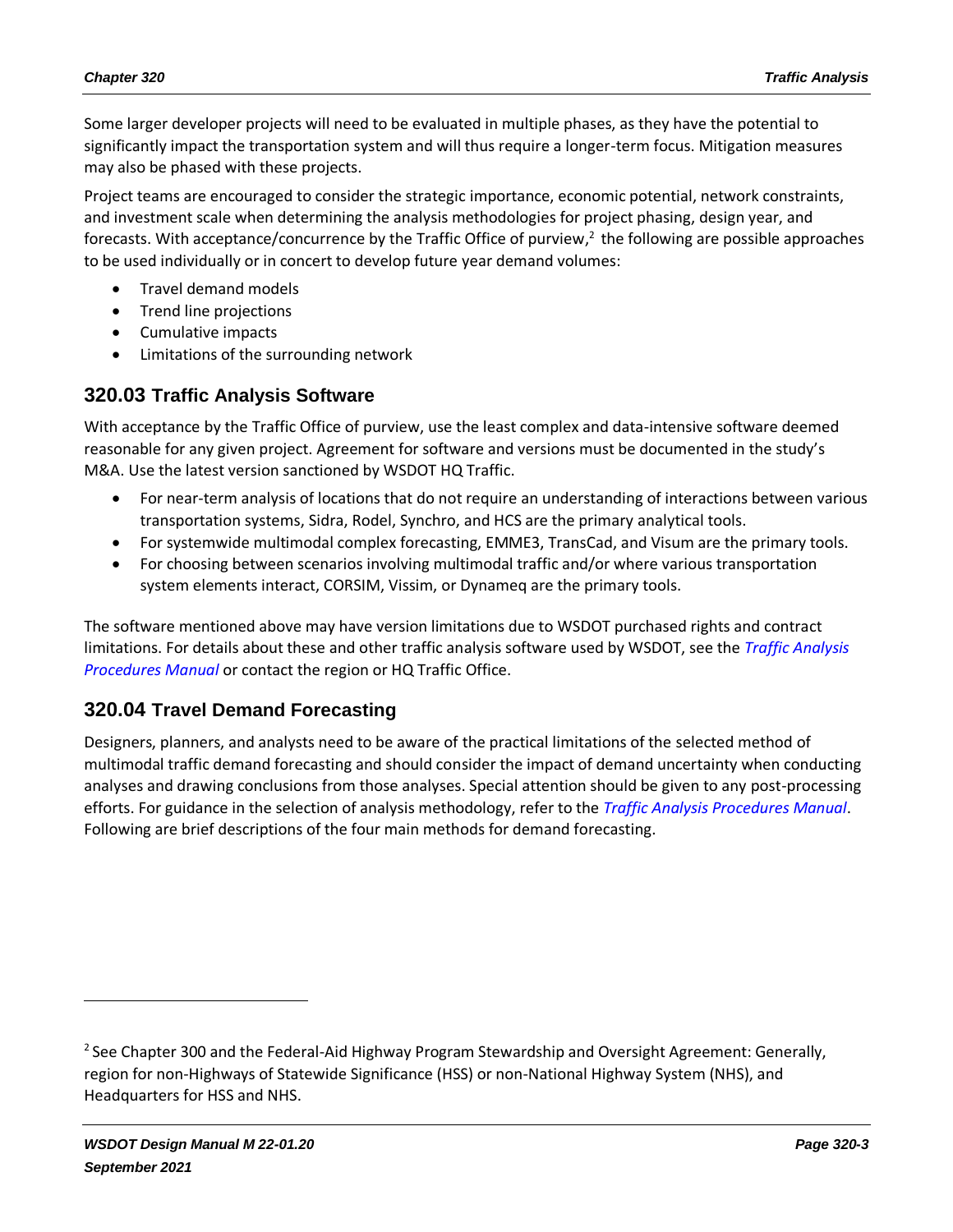## *320.04(1) Travel Demand Models*

For the vast majority of projects, this will be the proper approach for developing future year demand volumes. However, caution should be taken when using this approach to draw conclusions from operational model Measures of Effectiveness (MOEs) that are based on such forecasts, because specific and accurate turning movement volumes are needed to produce credible MOEs. Forecast models are most commonly used to produce general volumes that can help traffic planners evaluate and compare the relative merits of potential solutions against each other.

## *320.04(2) Trend Line Projections*

Where travel demand models are not established or are otherwise considered inadequate, trend data can be used but must be constrained by system flow limitations. Trend line growth cannot account for peak spreading when traffic demand exceeds system supply. Use with caution and consult the HQ Transportation Data & GIS [Office](http://www.wsdot.wa.gov/mapsdata/tdgo_home.htm) (TDGO) for further details about this method and any inherent limitations.

## *320.04(3) Cumulative Impacts*

This method is typically used to forecast volumes in areas that demonstrate uniform growth and exhibit only minor changes and marginal impacts to the region. It is also useful for analyzing growth in suburban areas that are experiencing rapid development, as other methods may not be as reliable. The basic concept is to add volumes for developments to the trending background traffic growth. The comprehensive plan for such areas should be consistent with the expected growth predicted by a project (and include other anticipated projects) in order to result in a reasonable estimate of cumulative impacts. Use with caution due to an inability to fully account for secondary impacts like future environmental issues, local network connectivity, public services, and multimodal demands.

#### *320.04(4) Limitations of the Surrounding Network*

For projects that contain infrastructure of particular importance, extraordinary expense, life span expectancy beyond 20 years, or where travel demand will likely always exceed transportation system capacity constraints, give consideration to the concept of facility capacity balancing within the context of the larger transportation system.

This approach needs to demonstrate that the maximum amount of upstream traffic flowing into a project, as well as all project-area traffic flowing into downstream sections, can be handled acceptably. This does not require traditional travel demand forecasting, which has a limitation of about 20 years. Instead, it requires a sensitivity approach where maximum up- and downstream flows are used to right-size the project area's proposed improvements. The simplest example is the SR 520 Floating Bridge: constraints on either end of the bridge limit the usefulness of adding more lanes on the bridge.

TIAs and ARRs (see Chapter 550) shall clearly describe the methodology and process used to develop forecasts in support of a proposed project's analysis. For example, include only those projects that:

- Are on the six-year Transportation Improvement Plan.
- Are fully funded.
- Have entered the environmental review process.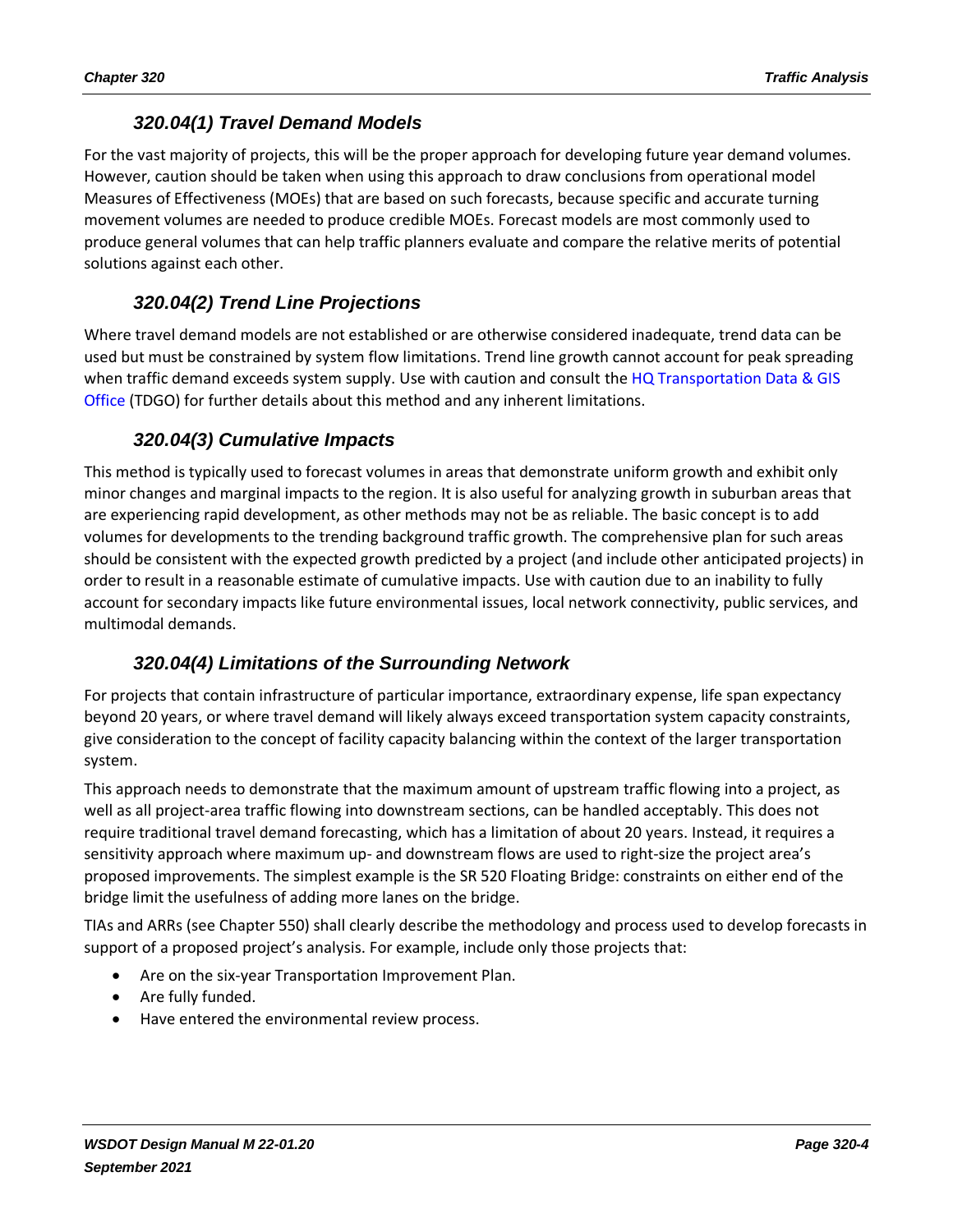# <span id="page-4-0"></span>**320.05 Traffic Impact Analysis (TIA)**

TIA is a term used for all analyses that are not structured ARRs (see Chapter 550) or planning-level efforts like corridor studies. The quality and level of service3 for state-owned and state-interest facilities shall be based upon MOEs that support the project purpose and need. They shall also be developed and presented in accordance with the latest versions of the *Highway Capacity Manual* (HCM), [FHWA Traffic Analysis Toolbox,](http://www.ops.fhwa.dot.gov/trafficanalysistools/index.htm) *[Traffic Analysis Procedures Manual](https://wsdot.wa.gov/engineering-standards/design-topics/traffic-analysis)*, and WSDOT Vissim Protocol.

For some example MOEs, see the [FHWA MOE List,](http://ops.fhwa.dot.gov/publications/fhwahop08054/sect2.htm) which describes measures typically used for analyzing state and local agency facilities such as freeway segments, signalized intersections, ramp terminals/junctions, sidewalks, and transit services.

Depending on the facility and when HCM Level of Service MOE is used, WSDOT thresholds are "C" for rural and "D" for urban non-NHS facilities, unless a WSDOT region specifies otherwise for specific route segments. (See each WSDOT region for details.) Refer to the [WSDOT State Highway Log](http://www.wsdot.wa.gov/mapsdata/roadway/statehighwaylog.htm) for a determination of existing route segment definitions for urban or rural status.

Depending on the project type and purpose, multimodal MOEs may be employed.

# *320.05(1) Updating an Existing TIA*

TIAs require either updating or a sensitivity analysis if they become more than 3 years old; however, a TIA will require updating sooner in rapidly developing areas. TIAs can avoid such update efforts in slowly developing areas. To determine if an update is required, an assessment of critical infrastructure functionality must be documented.

If the amount or character of traffic in the study area is significantly different from an earlier analysis, an update will be required. The definition of significant is 10% (volume, flow rate, travel time, delay, density, or other key MOEs) where existing operations are currently acceptable. If they are not currently acceptable, the threshold is reduced to 5%. In cases where greater than 10% change or failed MOEs have been found, consultation and concurrence with WSDOT Traffic Office of purview is required to avoid a full ARRs or TIA update.

Developer-initiated TIAs are typically valid for 5 or 6 years, as that is the window provided under the Growth Management Act for concurrency. The Development Services Office should be consulted regarding the need for updates to TIAs for developer, tribal, and local agency projects.

#### <span id="page-4-1"></span>**320.06 TIA Scope**

To establish the appropriate scope, consultation between the lead agency, WSDOT, and those preparing the TIA is encouraged before beginning work. TIA-required elements can be found in the *[Traffic Analysis Procedures](https://wsdot.wa.gov/engineering-standards/design-topics/traffic-analysis)  [Manual](https://wsdot.wa.gov/engineering-standards/design-topics/traffic-analysis)* (an abbreviated list is provided below). Note: For developer-initiated TIAs, the local agency may prescribe the scope of the TIA per the local agency's adopted standards.

<sup>3</sup> WSDOT sets level of service (LOS) standards for state highways and ferry routes of statewide significance (HSS) based on [RCW 47.06.140\(2\).](http://apps.leg.wa.gov/rcw/default.aspx?cite=47.06.140) Regional transportation planning organizations (RTPOs) and WSDOT jointly develop and RTPOs establish LOS standards for regionally significant state highways and ferry routes (non-HSS) based o[n RCW 47.80.030\(1\)\(c\)](http://apps.leg.wa.gov/rcw/default.aspx?cite=47.80.030)**.**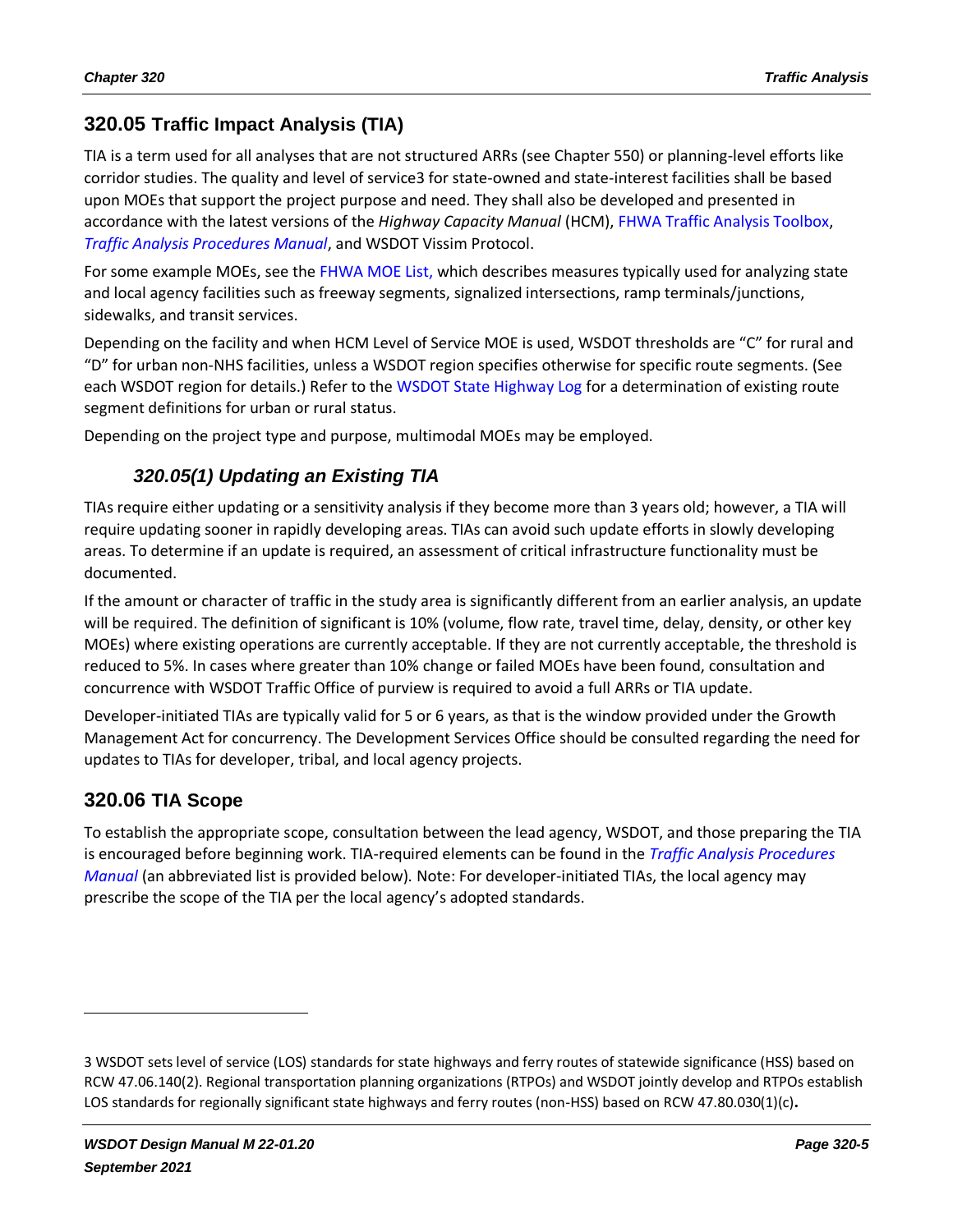### *320.06(1) TIA Boundaries*

The traffic impacts of local streets and roads can impact intersections on state highway facilities. In these cases, include in the TIA an analysis of adjacent local facilities (driveways, intersections, main lines, and interchanges) upstream and downstream of the intersection with the state highway. A "lesser analysis" may include obtaining traffic counts, preparing signal warrants, or a focused TIA. For developer projects, the boundaries of the analysis (such as the city limits) may be determined in consultation with local agencies and WSDOT. For further guidance, consult the *[Traffic Analysis Procedures Manual](https://wsdot.wa.gov/engineering-standards/design-topics/traffic-analysis)*.

## *320.06(2) Traffic Analysis Scenarios*

WSDOT must understand the effects of plan updates and amendments, as well as the effects of specific project elements (including site plans, conditional use permits, subdivisions, and rezoning) that have the potential to impact state facilities. Consultation between the lead agency, WSDOT, and those preparing the TIA is essential early in the process to help determine appropriate scenario analyses and goals. For further guidance, consult Chapter 1130 and the *[Traffic Analysis Procedures Manual](https://wsdot.wa.gov/engineering-standards/design-topics/traffic-analysis)*.

Depending on the type of work being analyzed, required TIA scenarios can range from simple "existing conditions with and without project," to more complex analyses where TIA scenarios could include: existing; opening year with and without project; interim years with and without project; and design year with and without project. If developed with WSDOT, and if following ARR guidance, pre-ARR work such as Area Study TIAs can be used in future ARRs.

The appropriate and necessary scenarios shall be agreed upon by the TIA study team and documented in the TIA Methods and Assumptions (M&A) Document.

For existing networks, calibrate models to existing conditions.

If a near-term baseline network is required, only funding-secured projects should be added to the existing network. This is typical of opening year models that are a few years beyond existing year.

For interim scenario networks, include only projects or developments within the forecasting process that have the highest probability within the 10-year horizon. For example, include projects that are fully funded or have a construction phase in the six-year Transportation Improvement Plan.

For scenarios with phases beyond 10 years, TIA or ARR teams should discuss and document the merits of including other potential projects. For example:

- Projects on current long-range regional transportation plans (or the locally-adopted transportation plan, if the TIA is not on a regionally-significant facility)
- Projects on the HSP or MTP

All other potential influences with lower probability should not be allowed to affect travel or trip demand forecast results—with one exception: TIAs and ARRs may include multiple scenarios for the design year. For example, if a major assumption for unfunded additional lanes "feeding traffic into" or "allowing traffic from" the project is desired for the design year to allow for a better understanding of expensive infrastructure sizing (such as ultimate bridge widths), ensure a constrained design year scenario is included so that proper funding-based phasing solutions are communicated.

#### <span id="page-5-0"></span>**320.07 TIA Methods and Assumptions Document**

The TIA M&A is similar to an ARR M&A in that it documents the "who, what, where, when, how, and why" items associated with the traffic analysis portion of a project.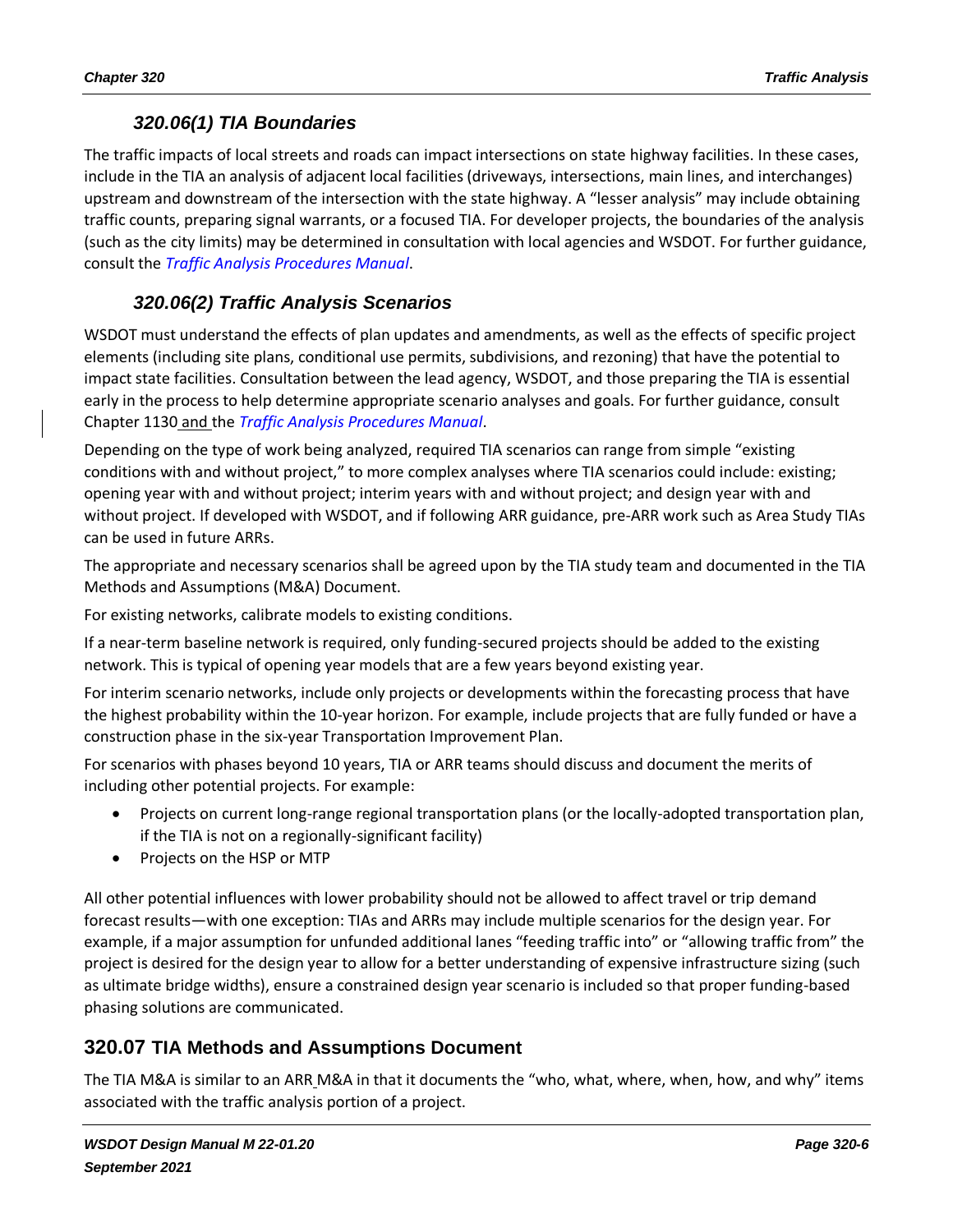Prior to any substantial fieldwork or traffic/facility data collection, consultation between the lead agency, WSDOT, and those preparing the TIA is encouraged to help reach and document consensus on study data needs and assumptions. These and other items should be documented and the M&A signed by all lead staff that conduct work in association with the TIA M&A document. For further guidance, consult Chapter 1130 and the *[Traffic Analysis Procedures Manual](https://wsdot.wa.gov/engineering-standards/design-topics/traffic-analysis)*.

## <span id="page-6-0"></span>**320.08 TIA Methodologies**

The [FHWA Traffic Analysis Toolbox,](http://www.ops.fhwa.dot.gov/trafficanalysistools/tat_vol2/Vol2_Methodology.pdf) Volume 2, provides a methodology for selecting traffic analysis tools. However, in general, traffic analysis methodologies for those facility types indicated below are used by WSDOT and will be accepted if agreed upon by those who sign TIA or ARR M&A Documents.

- **Freeway Segments:** *Highway Capacity Manual*/Software (HCM/S); operational and design analysis; macroscopic, mesoscopic, and microsimulation
- **Weaving Areas:** *Design Manual* (DM); HCM/S; operational and design analysis; microsimulation
- **Ramps and Ramp Terminals:** HCM/S; operational and design analysis; DM; microsimulation
- **Multilane Highways:** HCM/S; operational and design analysis; macroscopic, mesoscopic, and microsimulation
- **Two-Lane Highways:** HCM/S; operational and design analysis
- **Intersection, Signalized:** Sidra; Synchro; SimTraffic; HCM/S; Vissim,
- **Intersection, Roundabout:** Sidra; Rodel; HCM; Vissim
- **Corridors:** Sidra; Synchro; SimTraffic; HCM; Vissim
- **Stop-Controlled Intersections:** HCM/S for capacity; DM Chapter 1330 and the [MUTCD](https://mutcd.fhwa.dot.gov/pdfs/2009r1r2/pdf_index.htm) for signal warrants (if a signal is being considered)
- **Transit:** HCM/S; operational and design analysis; *[Traffic Manual](http://www.wsdot.wa.gov/Publications/Manuals/M51-02.htm)*
- Pedestrians: HCM/S
- Bicycles: HCM/S
- **WSDOT Criteria/Warrants:** [MUTCD](https://mutcd.fhwa.dot.gov/pdfs/2009r1r2/pdf_index.htm) (signals, stop signs); *[Traffic Manual](http://www.wsdot.wa.gov/Publications/Manuals/M51-02.htm)* (school crossings); DM Chapter 1040 (freeway lighting, conventional highway lighting)
- Channelization: DM

The procedures in the *Highway Capacity Manual* do not explicitly address operations of closely spaced signalized intersections, nor does WSDOT currently endorse microsimulation or roundabout guidance as noted in the HCM/S. Under such conditions, several unique characteristics must be considered, including spill-back potential from the downstream intersection to the upstream intersection; effects of downstream queues on upstream saturation flow rates; and unusual platoon dispersion or compression between intersections. An example of such closely spaced operations is signalized ramp terminals at urban interchanges. Queue interactions between closely spaced intersections can seriously distort the results of analyses that follow the procedures in the HCM.

Other analysis methods may be accepted; however, consultation between the lead agency, region or HQ Traffic, and those preparing the TIA is encouraged to reach consensus on the data necessary for the analysis if meso- or microsimulation is employed. When a state highway has saturated flows, the use of a meso- or microsimulation models can provide additional understanding.

Note, however, that the simulation model must be calibrated and validated for reliable results and is intended for near-term operational analyses (see the *[Traffic Analysis Procedures Manual](https://wsdot.wa.gov/engineering-standards/design-topics/traffic-analysis)* for guidance on calibration and validation).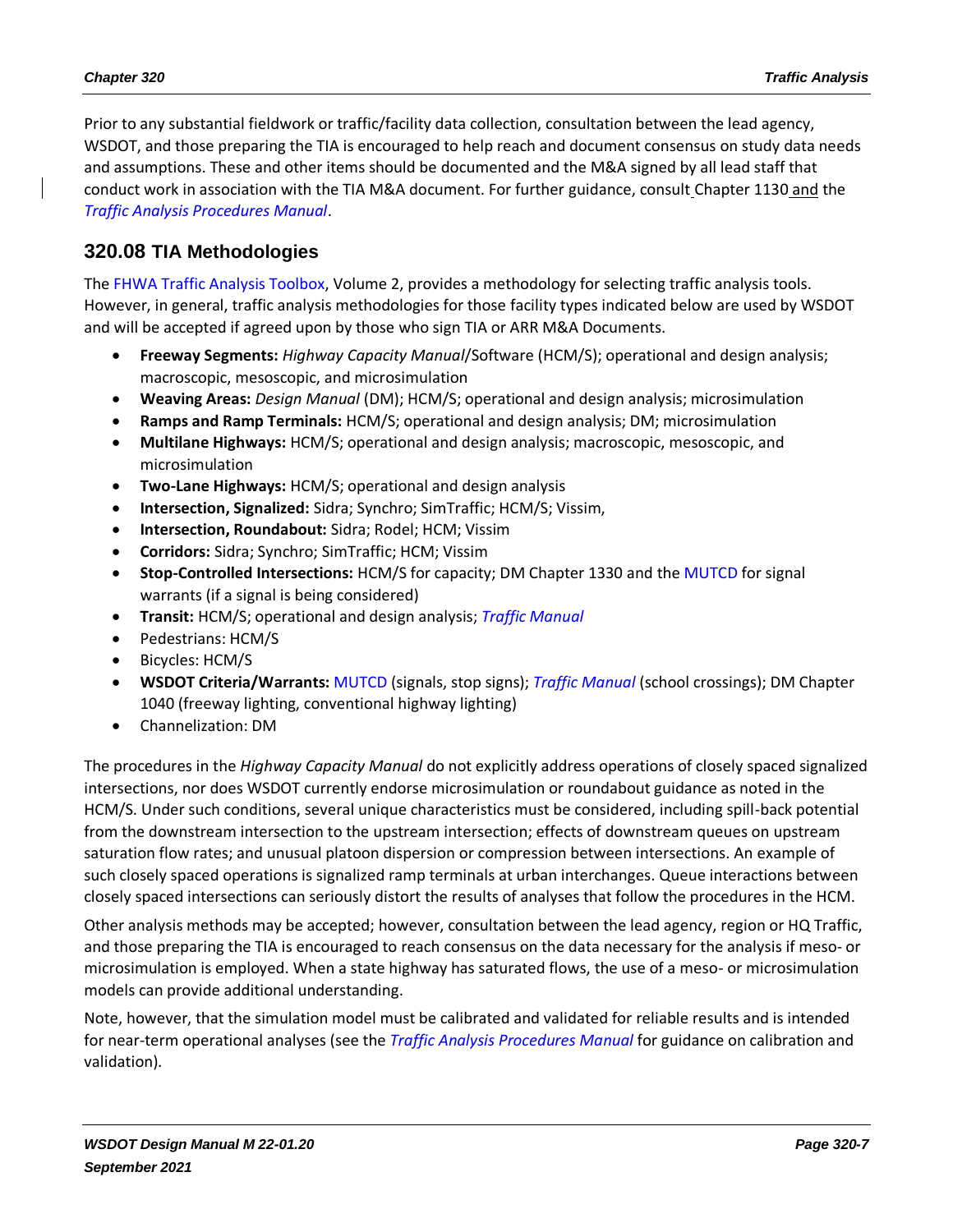Operational MOEs for simulation models based on long-term forecasts should be used primarily to determine which scenarios are better than others. The models can only do so if the resultant MOEs demonstrate significant differentiation between scenarios. TIA or ARR teams will determine what is considered significant and will document those findings in the study. However, at a minimum, significant must be greater than the expected error band of the models used. For example, if Vissim is considered to be calibrated to a given MOE within 15% of existing conditions (a very wide band), the scenarios need to show greater than 15% differentiation between each other to be significant.

#### <span id="page-7-0"></span>**320.09 TIA Mitigation Measures**

Consultation between the lead agency, WSDOT, and the responsible parties preparing the TIA is recommended in order to reach consensus on the project mitigation measures. Mitigation measures, if applicable, need to be included in the TIA to determine whether a project's impacts can be eliminated or reduced to a level of insignificance. Eliminating or reducing impacts to a level of insignificance is the standard pursuant to the State Environmental Policy Act (SEPA) and National Environmental Policy Act (NEPA). The lead agency is responsible for administering the SEPA and/or NEPA review process. WSDOT is responsible for reviewing the TIA for impacts that pertain to state highway facilities. However, the authority vested in the lead agency under SEPA/ NEPA does not take precedence over other authorities in law.

Development work in the state highway right of way requires a WSDOT permit or agreement. Normally, this work is coordinated by the region Development Services Office.

Mitigation measures may take the following forms:

- Channelization such as turn lanes or raised islands
- Installation of a roundabout or, if necessary, a traffic signal (signal warrant analysis per [MUTCD](https://mutcd.fhwa.dot.gov/pdfs/2009r1r2/pdf_index.htm) is required)
- Frontage improvements
- Donation of right of way
- Addressing any design or operational deficiencies created by the proposal
- Possible restrictions of turning movements
- Sight distance enhancements
- Traffic mitigation payment (pro rata share contribution) to a programmed WSDOT project (*consult Chapter 1130*)
- Satisfaction of local agency guidelines and interlocal agreements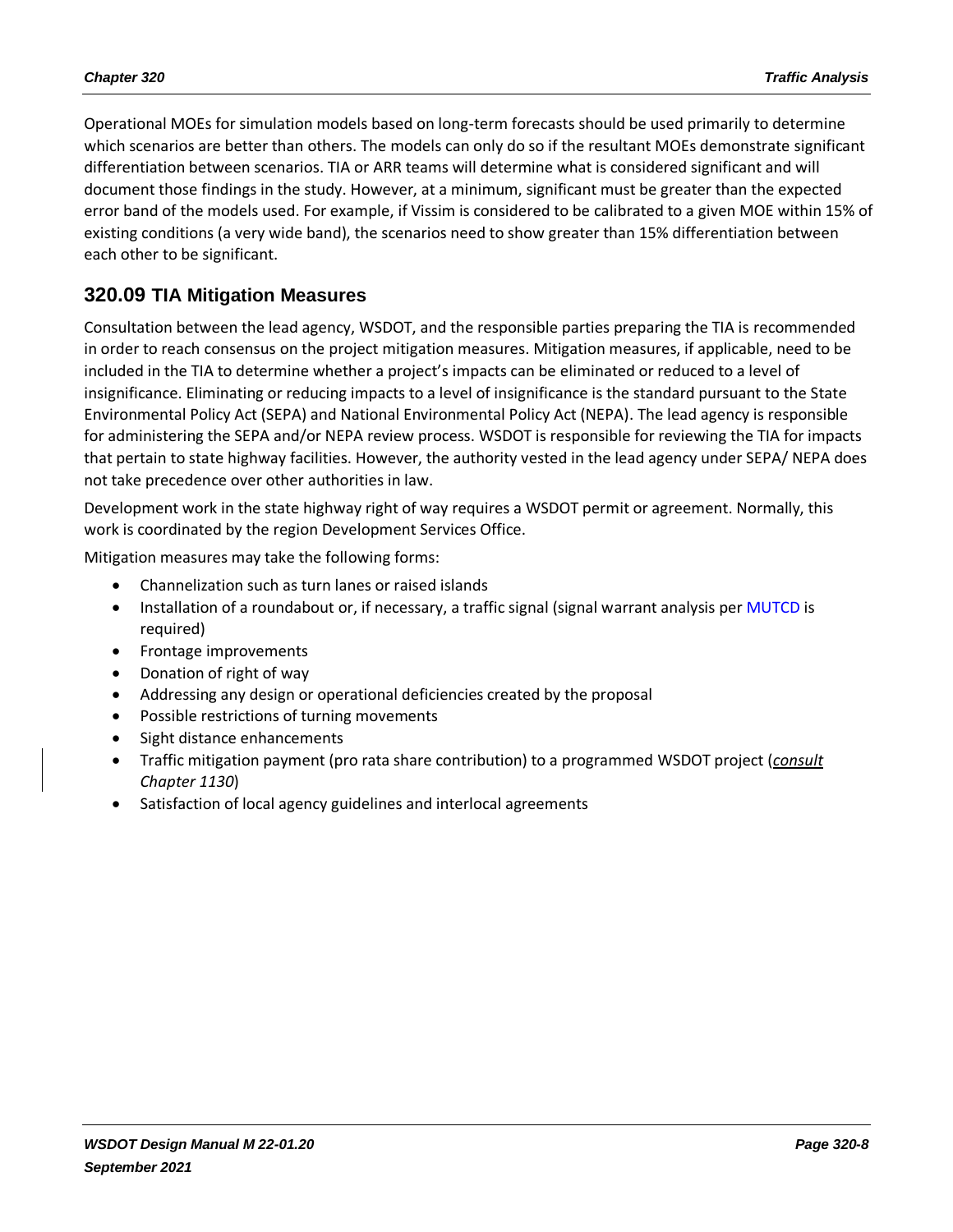#### <span id="page-8-0"></span>**320.10 TIA Report**

#### *320.10(1) TIA Minimum Contents*

The minimum contents of a TIA report are listed in the *[Traffic Analysis Procedures Manual](https://wsdot.wa.gov/engineering-standards/design-topics/traffic-analysis)*. Listed below is a summary; however, the depth and detail of content under each element varies in relation to the scale and complexity of the project.

- a) Executive Summary
- b) Table of Contents
	- 1. List of Exhibits (Maps)
	- 2. List of Tables
- c) Introduction
	- 1. Description of the proposed project with purpose and need.
	- 2. Traffic Impact Analysis Methods and Assumptions summary.
	- 3. Map of project location.
	- 4. Site plan, including all access to state highways (site plan, map).
	- 5. Circulation network, including all access to state highways (vicinity map).
	- 6. Land use and zoning.
	- 7. Phasing plan, including proposed dates of project (phase) completion.
	- 8. Project sponsor and contact person(s).
	- 9. References to other traffic impact studies.
	- 10. Other mitigation measures considered
- d) Traffic Analysis
	- 1. TIA M&A (see the *[Traffic Analysis Procedures Manual](https://wsdot.wa.gov/engineering-standards/design-topics/traffic-analysis)* for a template).
	- 2. Existing and projected conditions of the site: posted speed; traffic counts (to include turning movements); sight distance; channelization; design analyses; pedestrian and bicycle facilities; design vehicle; and traffic controls, including signal phasing and multi-signal progression where appropriate (exhibit(s)).
	- 3. DHV and ADT; project trip generation and distribution map, including references and a detailed description of the process involved in forecasting the projected trips, including tables.
	- 4. Project-related transportation mode split, with a detailed description of the process involved in determining transportation mode split.
	- 5. Project-generated trip distribution and assignment with a detailed description of the process involved in distributing and assigning the generated traffic, including exhibit(s).
	- 6. If intersection control additions are employed and traffic signals are assumed, include functionality and warrant analyses. With roundabouts or signals, include existing conditions, cumulative conditions, and full-build of plan conditions with and without project.
	- 7. Safety performance analysis (see Chapter 321 and the *[Traffic Analysis Procedures Manual](https://wsdot.wa.gov/engineering-standards/design-topics/traffic-analysis)*).
- e) Conclusions and Recommendations
	- 1. Quantified or qualified LOS, QOS, and other appropriate MOEs of impacted facilities with and without mitigation measures.
	- 2. Predicted safety performance with and without mitigation measures.
	- 3. Mitigation phasing plan with dates of proposed mitigation measures.
	- 4. Defined responsibilities for implementing mitigation measures.
	- 5. Cost estimates for mitigation measures and financing plan.
- f) Appendices
	- 1. Description of traffic data and how data was collected and manipulated.
	- 2. Description of methodologies and assumptions used in analyses.
	- 3. Worksheets used in analyses; for example, signal warrants, LOS, QOS, and traffic count information.
	- 4. If microsimulation is used, provide a copy of the Confidence and Calibration Report.